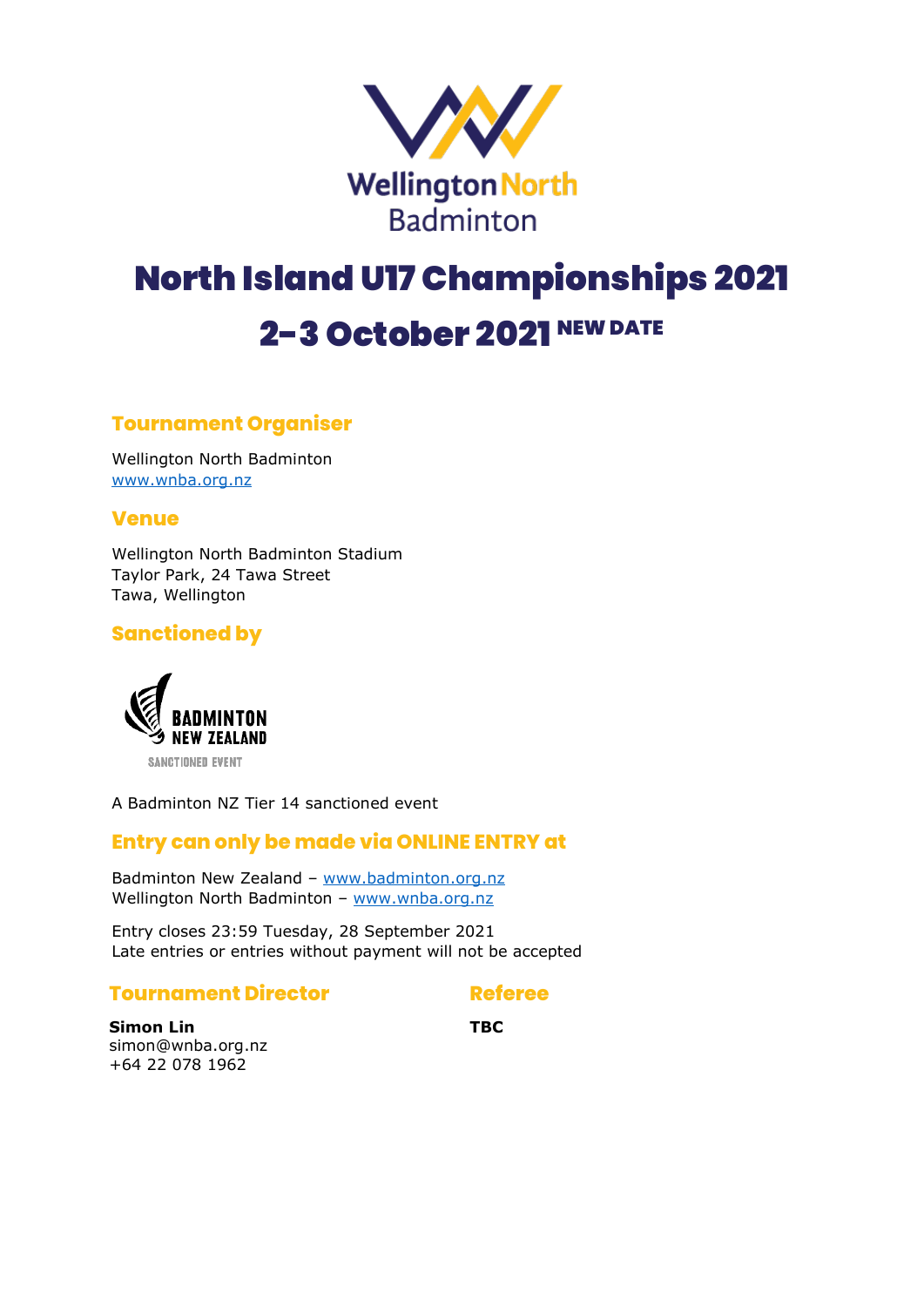# Central Region Team Relay – 4 October



Already entering for the North Island U17 Championships? Why not stay with us and make the most of the school holidays by joining the Central Region Team Relay on 4 October. This is an inclusive competition catered for players of all abilities from aged 13 and older. [MORE INFO](https://www.wnba.org.nz/event/central-region-team-relay/)

## Tournament Accommodation

Thanks to our accommodation partner Willis Wellington Hotel, please take advantage of the special rate on offer:

- Room only **\$115.00** per night
- Use promo code: **WNBA2021**
- Breakfast included
- Cancellation- 48 hours Cancellation policy applies
- Room Type- Standard Twin, Queen or King
- FREE shuttle transfer between hotel and stadium





[Willis Wellington Hotel](https://www.cpghotels.com/our-hotels/willis-wellington-hotel/) is located centrally on Willis Street in the funky, cosmopolitan Cuba Quarter, the Willis Wellington Hotel is just a short walk from the CBD and is in the heart of Wellington's cool café culture.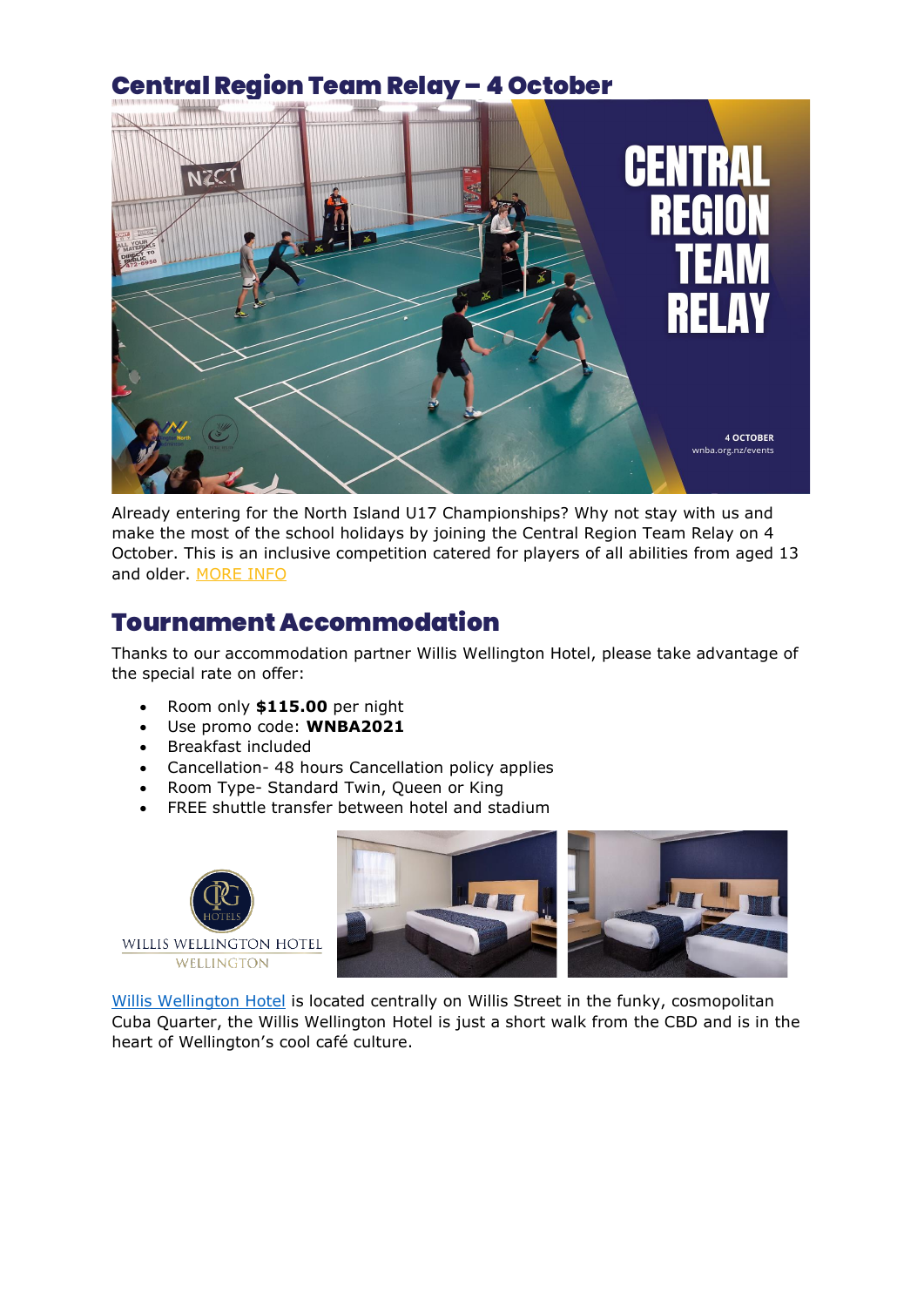## CONDITIONS OF ENTRY

Please read and take special note of entry and fee payment requirements.

## **1. RULES AND REGULATIONS**

- 1.1. It is expected that players will have read and are familiar with the 'Conditions of Entry' prior to submitting an entry.
- 1.2. Any player entering must be a member of, and in good standing with an association affiliated to Badminton New Zealand or the Badminton World Federation.
- 1.3. Players entering the Under 17 age group in 2021 will be born in 2005 or later, i.e. under 17 at 31/12/2021
- 1.4. The rules of play shall be the BWF Competition Regulations and Laws of Badminton.
- 1.5. The BWF scoring system is to be used. Best of 3 games to 21 with extension if required.
- 1.6. All questions as to the rules shall be resolved by the tournament Referee or an appointed tournament official.
- 1.7. Feather shuttles of suitable standard will be used.
- 1.8. The tournament organiser and/or Referee reserve the right to:
	- 1.8.1. Cancel any event in which fewer than 8 entries are received, or if time does not permit a full competition to be played.
	- 1.8.2. Change the scoring of plate events if time constraints require.
- 1.9. Default a player who is not available to play at the scheduled time.
- 1.10. This event will be played using the Alternative Service Law 9.1.6. The whole of the shuttle shall be below the server's waist at the instant of being hit by the server's racket. The waist shall be considered to be an imaginary line round the body, level with the lowest part of the server's bottom rib, and the shaft and racket head of the server's racket at the instant of hitting the shuttle shall be pointing in a downward direction.

## **2. SEEDINGS, DRAW AND SCHEDULE**

- 2.1. The tournament will be seeded as per the Badminton New Zealand National Rankings in the under 17 category as at the close of entries.
- 2.2. The draw will be made on Wednesday, 29 September 2021 and will be available on the Wellington North Badminton website by 5pm Wednesday, 29 September 2021.
- 2.3. The first day's schedule will be available by 5pm Friday, 1 October 2021 on the above website.
- 2.4. Matches may be called 10 minutes earlier than the scheduled time.
- 2.5. Schedules of play are as following:

|                          | 8.30am Saturday, 2 October   All events including plates up to semi-finals |
|--------------------------|----------------------------------------------------------------------------|
| 9.00am Sunday, 3 October | Semi-Finals. Finals not before 12.00pm.                                    |

## **3. ENTRY DETAILS**

- 3.1. Entry can only be made online and must be received no later than 23:59 on Tuesday, 28 September 2021. Online entry can be made through www.wnba.org.nz and/or www.badminton.org.nz
- 3.2. Entries for doubles and mixed doubles will not be accepted unless full payment is received from both partners by the closing time/date. This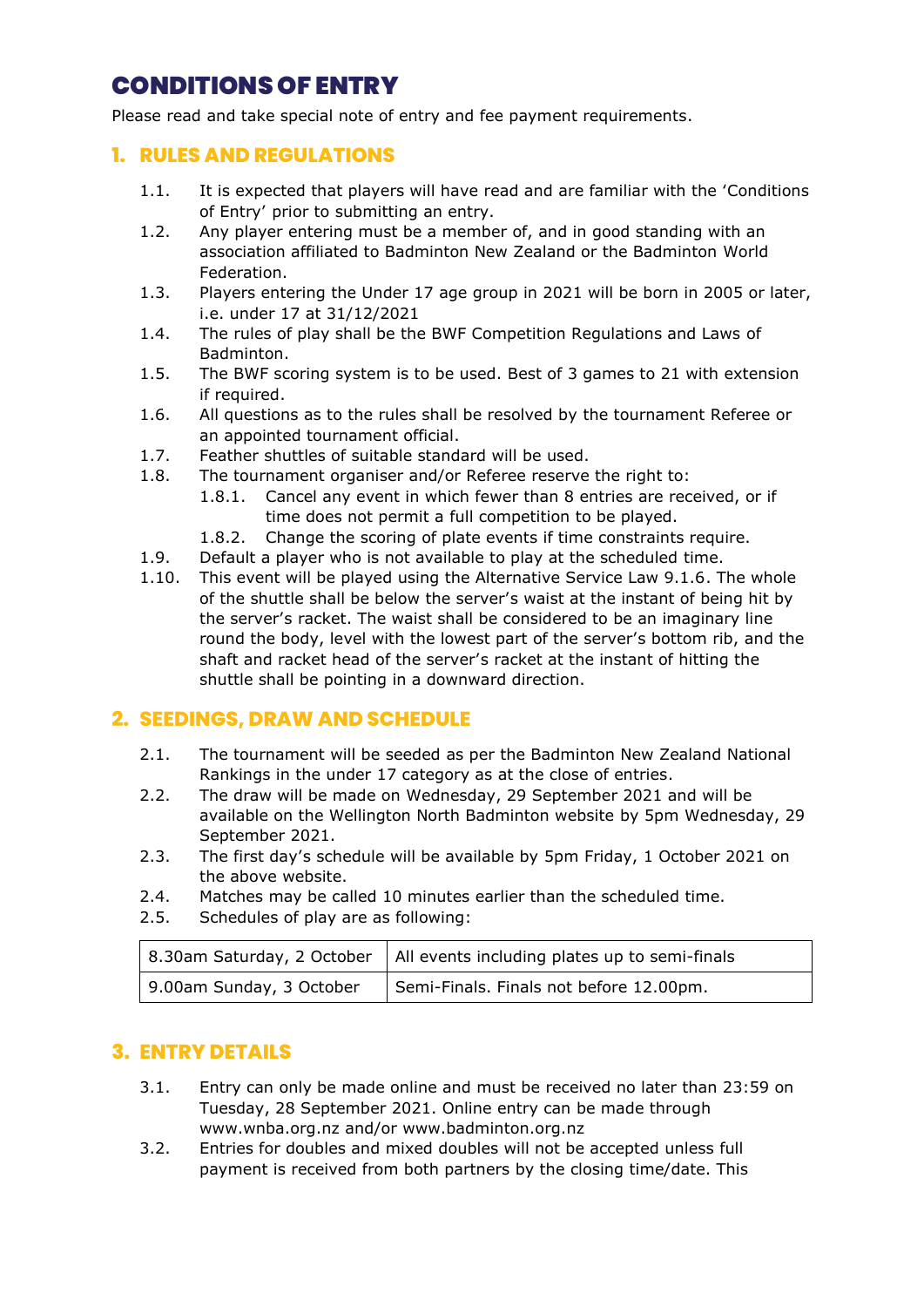excludes 'partner required' entries. It is not the responsibility of the tournament organiser to follow up entries from nominated un-entered partners.

- 3.3. Players may withdraw from individual events without being required to withdraw from all events.
- 3.4. Players withdrawing after entries have closed will not be eligible for a refund unless a medical certificate is submitted at the time of withdrawal.
- 3.5. There will be no refunds for players withdrawing after the draw has been published.
- 3.6. There will be no replacements in the singles events.
- 3.7. Replacements in doubles and mixed doubles events after the draw is published may be allowed only with the approval of the Referee or by an appointed tournament official. Replacement players can only be sought from players already entered in the tournament.
- 3.8. A \$15 administration fee will be deducted from all refunds.
- 3.9. A compulsory BNZ player levy of \$12.00 is payable by all players (built into all entry fees).
- 3.10. Plates will be played in all events: Boys' Singles, Girls' Singles, Boys' Doubles, Girls' Doubles, and Mixed Doubles. Plate entry is automatic for losers of their first match played. Players wishing to withdraw must advise the Referee/Tournament Official immediately after their first match loss. If a player defaults, withdraws or retires (does not complete) their first match they are not eligible for the plate.
- 3.11. Plate events are not eligible for Player Points.

## **4. ENTRY FEES**

- 4.1. First Event: \$40.00 (inclusive of \$12 BNZ Player Levy)
- 4.2. Second Event: \$25.00 per player
- 4.3. Additional Event: \$15.00 per player
- 4.4. All entries must be paid (via Paypal) as part of your online entry.

## **5. PLAYER REQUIREMENTS**

- 5.1. Players must ensure that the tournament organizer is advised if they wish to leave the playing venue. Players who have lost matches may be required to umpire even after they have finished their events.
- 5.2. Matches may be called up to 10 minutes prior to the schedule time, players must be ready to play when called to court.
- 5.3. Players must wear regulation badminton clothing as per the Badminton New Zealand Approved Clothing regulations.
- 5.4. On Player clothing the Player's name, if used, shall be identical with the name registered as the Last Name in the Badminton NZ database, and if desired, the initial(s) of the name(s) registered as the First Name in the Badminton NZ Player Database. Last Name is defined as the family name, surname, or similar name under the naming protocol of New Zealand.
- 5.5. All players must act as umpires or line judges when requested. Failure to do so may result in the player being defaulted. Please check the websites prior to the session for player umpires (if needed).
- 5.6. Players compete at their own risk. No responsibility will be accepted for any injury received during this tournament.
- 5.7. By entering this event, the player hereby agrees and acknowledges that any person, shall have the right to: photograph and/or record on video all and any games or practice conducted during the course of the event, retain such photographs or video recordings for their own use of whatsoever nature,